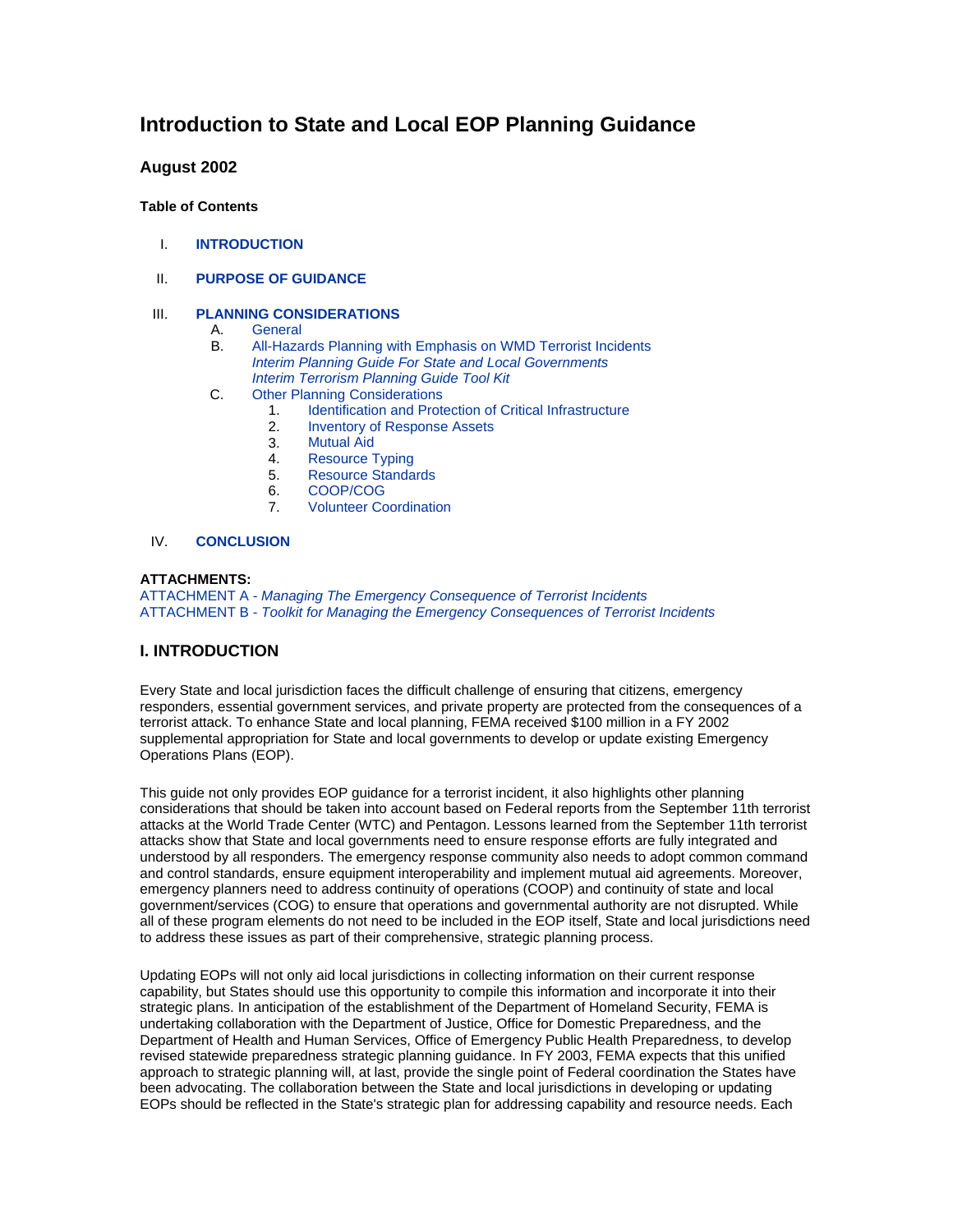jurisdiction knows what their basic capabilities are, and accordingly, they should be intimately involved in the process to identify what they need to enhance those capabilities. Local jurisdications' involvement in determining the most prudent way to fill resources gaps is vital. Their input will provide the information needed to help States determine the resources needed to satisfy statewide requirements and the most appropriate source (mutual aid, other State and federal program funds) to provide the needed resources. Information derived from updating local EOPs will provide a means to help determine resource gaps. States should ensure that their EOPs and their strategic plans are coordinated and reflect a comprehensive, integrated approach to planning for and responding to terrorism WMD incidents and all other hazards, disasters, and emergencies.

[Back to Top]

# **II. PURPOSE OF GUIDANCE**

Many State and local jurisdictions have already completed Emergency Operations Plans. In light of the lessons learned from the September 11th terrorist attacks, Federal funding is being provided to State and local governments to update these All-Hazard plans, with a focus on WMD incidents.

Each jurisdiction that receives Federal funds to update their EOP should use the funds to ensure that their plan addresses all-hazards operations, with special emphasis on WMD terrorist incidents. In addition, States and local governments may use planning funds to implement the following activities in support of their EOP and State strategic plan.

- Identification and protection of critical infrastructure,
- Inventory of critical response equipment and teams,
- Interstate and intrastate mutual aid agreements,
- Resource typing,
- Resource standards to include interoperability protocols and a common incident command system,
- State and local continuity of operations (COOP) and continuity of government (COG), and
- Citizen and family preparedness, including Citizen Corps and other volunteer initiatives in responding to an incident.

The purpose of this guidance is to help State and local governments fine-tune their all-hazards EOPs and address the critical planning considerations listed above. States should also encourage regional planning initiatives among its jurisdictions. Updating EOPs will not only aid jurisdictions in assessing current capability, but it provides the basis for the preparation and refinement of State strategic plans and a foundation for mutual aid support.

[Back to Top]

## **III. PLANNING CONSIDERATIONS**

#### **A. GENERAL**

State and local governments face a difficult challenge in preparing for the consequences of a terrorist attack. They must ensure their emergency operations plans are updated to address the unique planning requirements associated with terrorism and weapons of mass destruction. These planning requirements include: special response procedures, pre-identified risk areas and evacuation routes; provisions and protocols for warning the public and disseminating emergency public information, requirements/instructions on the types of protective equipment and detection devices responders must wear and the operational/safety protocols that must be following when working in or near a "hot zone," etc. These planning requirements may be included as part of the plan through the use of appendices, tabs, attachments and may include such things as maps, charts, tables, checklists, resource inventories, and summaries of critical information.

State and local governments should also consider the changing nature of EOPs (e.g. changes in threat, organizational capabilities and jurisdiction's emergency services resource base; the need to fix deficiencies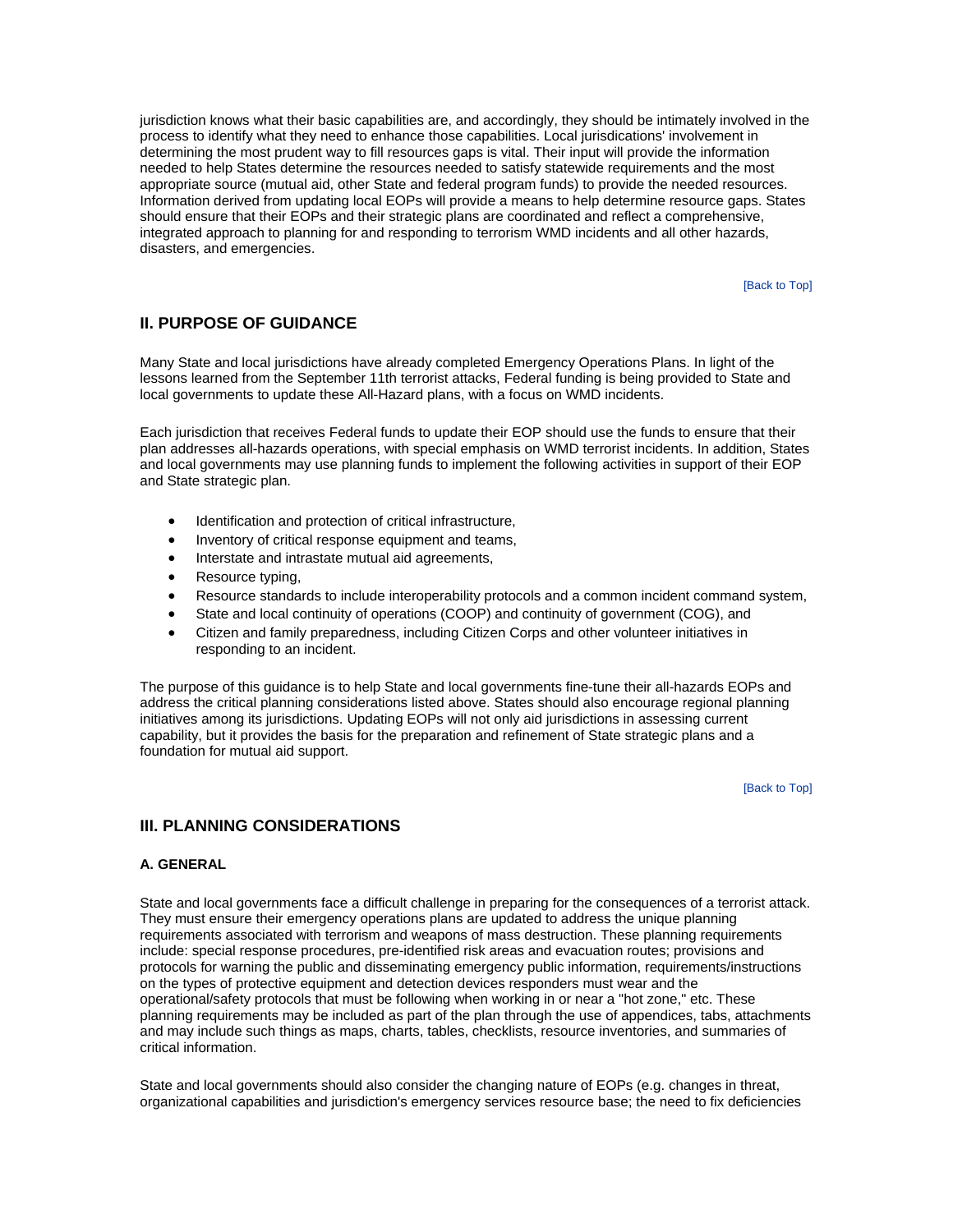identified in disaster response after action reports, exercises, program reviews, and changes in mutual aid arrangements; and the requirement to update perishable information, etc.). Thus, jurisdictions should review, test and evaluate their EOPs on a regular basis.

To help jurisdictions with the overall terrorism planning process, FEMA recommends that State and local governments use two documents - *Managing The Emergency Consequences of Terrorist Incidents, Interim Planning Guide For State and Local Government* and it's companion *Toolkit*. To help States and local governments consider other critical planning considerations such as Citizen Corps and COOP/COG, information is provided in this document. FEMA strongly encourages jurisdictions to use this information and the attached resources as a starting point when they update their EOPs and in their broader strategic planning efforts.

## **B. ALL-HAZARDS PLANNING WITH EMPHASIS ON WMD TERRORIST INCIDENTS**

The *Managing The Emergency Consequences of Terrorist Incidents, Interim Planning Guide For State and Local Governments* and the *Tool Kit for Managing The Emergency Consequences of Terrorist Incidents* provide information about the unique terrorism response planning considerations that should be included in each jurisdiction's all-hazard EOP. These guidance documents are intended to help the planner examine the jurisdiction's EOP to determine if the special and unique response procedures, notifications, protective actions, emergency public information, and other needs generated by this hazard are adequately addressed.

#### *Interim Planning Guide For State and Local Governments*

The *Managing The Emergency Consequences of Terrorist Incidents, Interim Planning Guide For State and Local Governments* (see Attachment A) was formerly issued in April 2001 as *Attachment G - Terrorism, Chapter 6, Hazard-Unique Planning Considerations, State and Local Guide for All-Hazard Emergency Operations Planning*. However, subsequent to 9/11, this document was reopened and updated. This document provides emergency planners with:

- A framework for developing emergency operations plans that address the consequences of terrorist acts involving weapons of mass destruction.
- A consistent planning approach that will foster efficient integration of State, local, and Federal terrorism consequence management activities.
- The most current information regarding the planning and operational challenges faced by the communities that have dealt with terrorism incidents.
- A suggested format for a Terrorist Incident Appendix to an all-hazards emergency operations plan.

### *Terrorism Planning Guide Tool Kit*

The *Tool Kit* (see Attachment B) was adopted from FEMA's Emergency Management Institute's new Terrorism Planning Course and is a companion document to the *Interim Planning Guide For State and Local Governments*. It provides emergency planners with additional information on the special planning and response requirements for terrorism incidents, including:

- Actions associated with assessing terrorist threats,
- Information on emergency response planning and other preparedness actions associated with Direction and Control, Communications, Disseminating Warning, Emergency Public Information, Protective Actions, Mass Care, Health and Medical Needs, Managing Resources, and Responder Roles and Responsibilities,
- Information on nuclear, biological, chemical, radiological, and agriterroism agents, and cyber terrorism,
- Planning checklists for WMD incidents,
- Functional checklists for WMD incidents,
- Basic job aids for emergency responders, and
- ICS forms for emergency responders.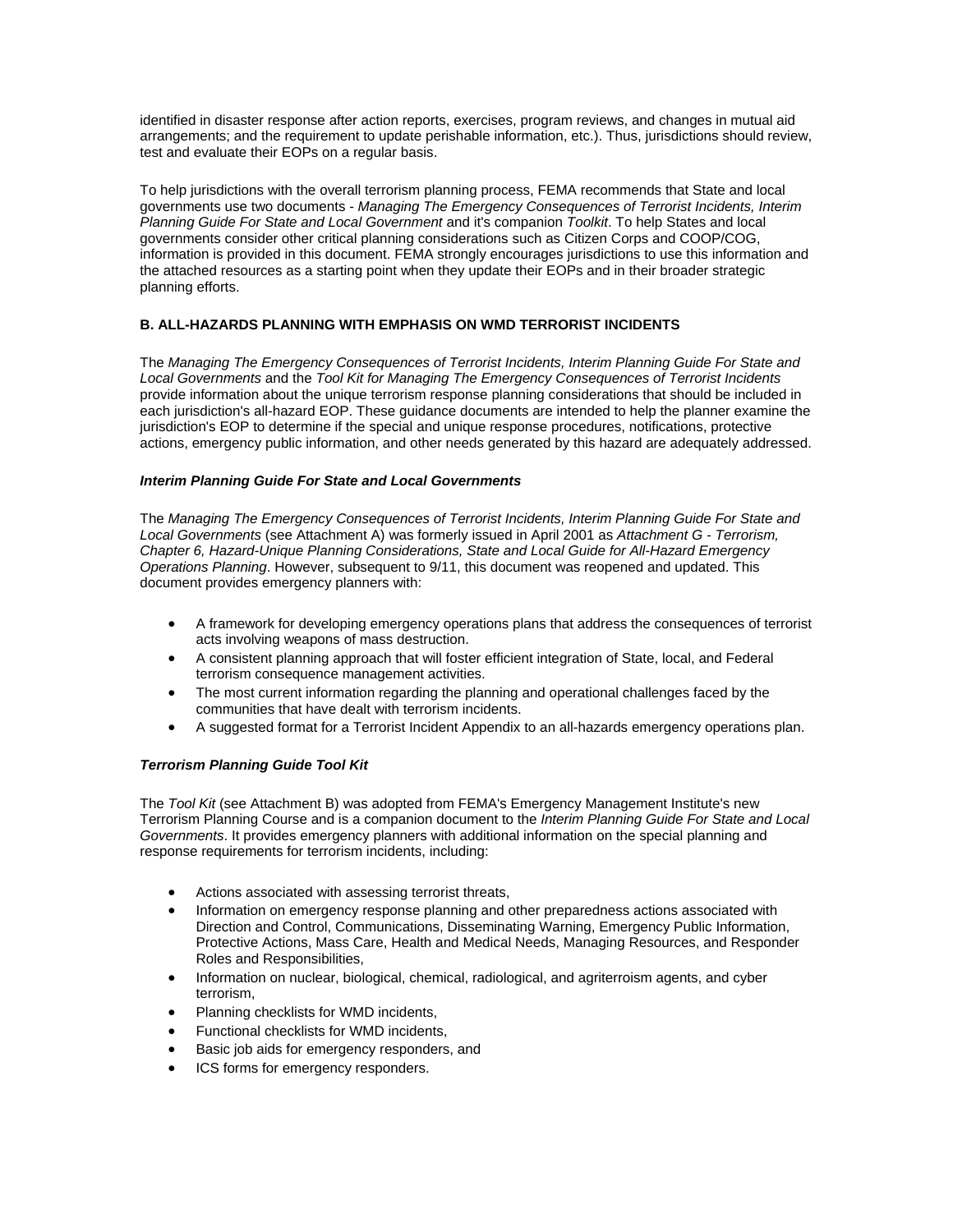*Note: In addition to the terrorism specific guidance offered in these documents, planners should draw upon the all hazards guidance contained in FEMA's State and Local Guide 101, Guide for All-Hazards Emergency Operations Planning.* 

In summary, these guidance documents address essential pre-incident, initial response, and follow-on operational actions that should be accomplished to ensure that the unique requirements associated with the terrorism hazard are satisfied.

## **C. OTHER PLANNING CONSIDERATIONS**

The *Managing The Emergency Consequences of Terrorist Incidents, Interim Planning Guide For State and*  Local Governments and the *Toolkit* are excellent tools for addressing the unique planning requirements associated with weapons of mass destruction. However, there are other planning considerations which are not fully addressed in this guidance that State and local governments should consider as part of a comprehensive strategic planning process, namely: the identification and protection of critical infrastructure; inventory of response assets; mutual aid; resource typing; resource standards; COOP/COG; and citizen and family preparedness, including Citizen Corps.

### *Identification and Protection of Critical Infrastructure*

Our society is dependent upon a number of critical infrastructures, oftentimes not realizing how important their operations are until a disaster occurs. According to the President's Commission on Critical Infrastructure, critical infrastructures are systems whose "incapacity or destruction would have a debilitating impact on the defense or economic security of the nation."  $1$  For State and local governments, these services can include:

- Telecommunications
- Electrical Power Systems
- Gas and Oil
- Banking and Finance
- Transportation
- Water Supply Systems
- Government Services
- **Emergency Services**

States and localities may have different definitions of what constitutes a critical infrastructure, and each entity is presented with different challenges in identifying and conducting a threat vulnerability of critical infrastructure in their area. State and local governments are responsible for ensuring the continuation of critical infrastructure service operations to communities impacted by natural, technological, and WMD terrorist disasters. Protection of critical infrastructures helps to reduce negative impacts on rescue operations, communications, health and medical services, and the economy, among others.

Because the protection of critical infrastructure affects emergency preparedness and operations, State and local governments should take this opportunity to update their EOPs with information on what steps they are taking to identify and protect critical infrastructure. Planners must assess the vulnerability of, and provide critical infrastructure protection measures for the systems and assets they identify as critical infrastructure. Many States and localities have already accomplished this task for FEMA's Capability Assessment for Readiness (CAR) or for other Federal agency assessments. If a jurisdiction has already planned for the protection of critical infrastructure, it should take this opportunity to review current plans and consider additional critical infrastructure vulnerabilities in light of September 11, 2001. If a jurisdiction has not identified critical infrastructure and is seeking guidance, FEMA recommends they use FEMA's series of *State and Local Mitigation Planning How-To Guides*, including *Understanding Your Risks: Identifying hazards and estimating losses and Integrating Human Caused Hazards Into Mitigation Planning*. The Guides are available on FEMA's website at <http://www.fema.gov/fima/planresource.shtm>.

<sup>1</sup>U.S. Critical Infrastructure Assurance Office (website) - [http://www.ciao.gov/resource/index.html](http://www.fema.gov/cgi-shl/goodbye.pl?url=http://www.ciao.gov/resource/index.html)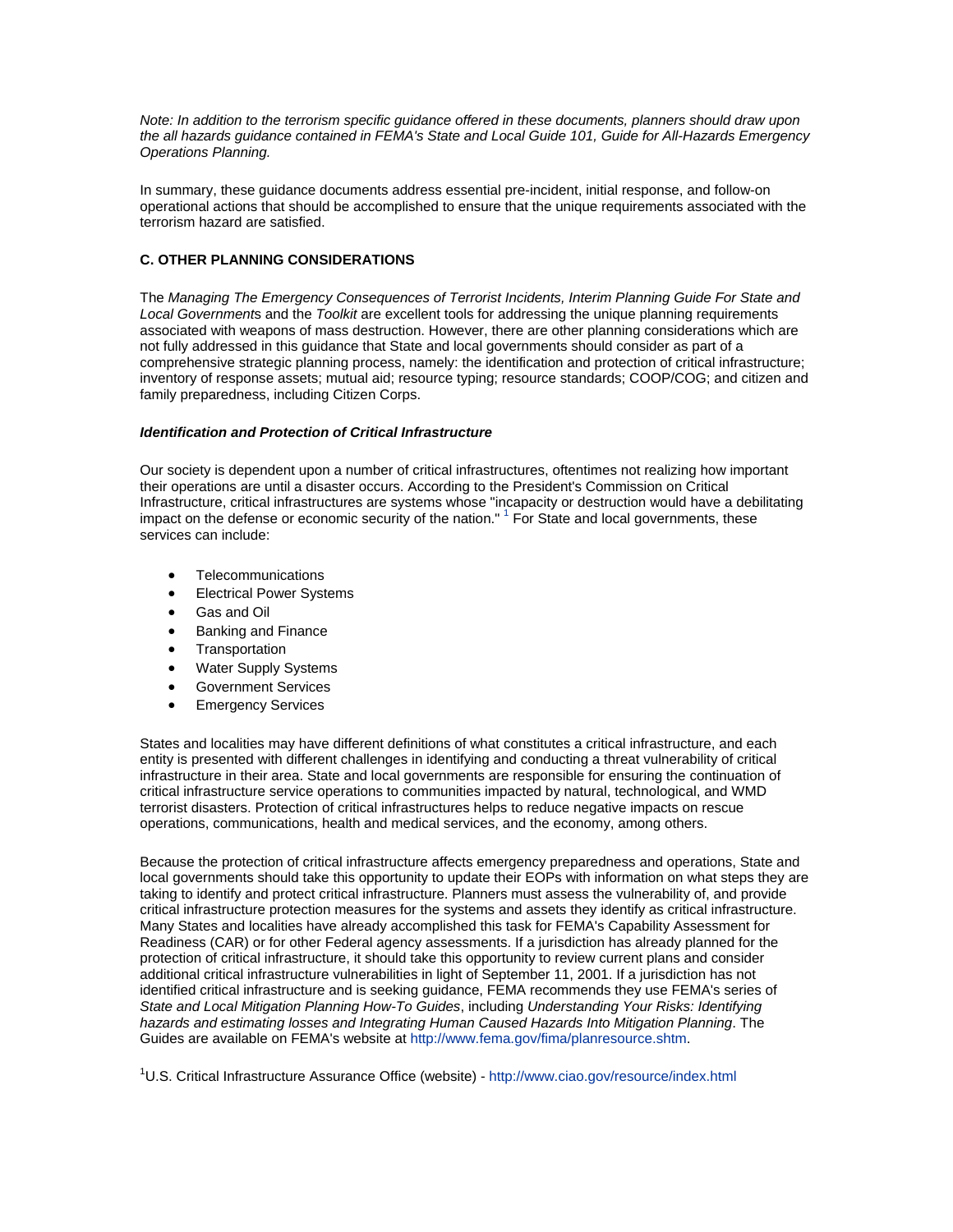#### *Inventory of Critical Response Assets*

Given the increase in Federal funds and domestic preparedness assistance provided over the past few years, State and local governments may have developed or acquired additional assets since they last updated their EOPs. If jurisdictions have not already begun to inventory assets for Federal capability assessment programs, it is critical that State and local governments account for their assets in their EOPs. Not only will this information help determine a jurisdiction's current capability, it will also help jurisdictions identify the resource shortfalls they must fill through mutual aid or other resources to successfully execute an operation. States should ensure that this information is integrated into their strategic plan for addressing capability and resource needs statewide.

#### *Interstate and Intrastate Mutual Aid Agreements*

The severity of disasters may at times overwhelm State and local response resources. Mutual aid agreements provide an opportunity for neighboring jurisdictions to assist in providing personnel and resources to their impacted counterparts, thus ensuring the continued safety of both responders and citizens.

Both intrastate and interstate mutual aid agreements are an effective means for States and local governments to leverage existing and new assets to the maximum extent possible. Creating and updating mutual aid agreements requires participating organizations to have an awareness and understanding of each other's personnel, equipment, and technological resources.

Team compositions and structures, equipment and communications interoperability, and training and accreditation standards are frequently addressed in mutual aid agreements. Ultimately, mutual aid agreements demonstrate a formal commitment of effort by participating jurisdictions to provide a unified and coordinated response structure.

State and local governments should develop and refine interstate and intrastate mutual aid assistance agreements as they update their EOPs. These agreements should address the unique response requirements and resource needs associated with responding to a WMD terrorist event and should be reflected in a jurisdiction's EOP.

- State mutual aid agreements such as the Emergency Management Assistance Compacts (EMAC) and related regional agreements and consortiums should be examined to determine the types of support States are prepared and able to provide to help each other and the shortfalls that exist to meet critical resource needs.
- Local mutual aid agreements should have a terrorism component to address the specific resource needs the jurisdiction has made with sister communities to obtain needed emergency response resources.
- Reference Tab H of attachment A *Managing The Emergency Consequences of Terrorism Incidents, Interim Planning Guide For State and Local Governments* for examples of mutual aid agreements.

An effective mutual aid agreement will address the issues of liability and reimbursement, rapidly identify the availability and location of needed resources, and have the ability to accurately track the resources, from request to return. Thus, in developing a mutual aid plan, State and local governments should also begin to look at issues of resource typing.

### *Resource Typing*

To make mutual aid more effective, resources must be clearly described by function and capability in common and universal terms and classified by levels of capability or capacity. In order to efficiently request and offer resources under mutual aid, resource typing is essential and State and local governments should address resource typing in their EOPs. For information on resource typing, contact the National Emergency Management Association, [http://www.nemaweb.org/index.cfm](http://www.fema.gov/cgi-shl/goodbye.pl?url=http://www.nemaweb.org/index.cfm).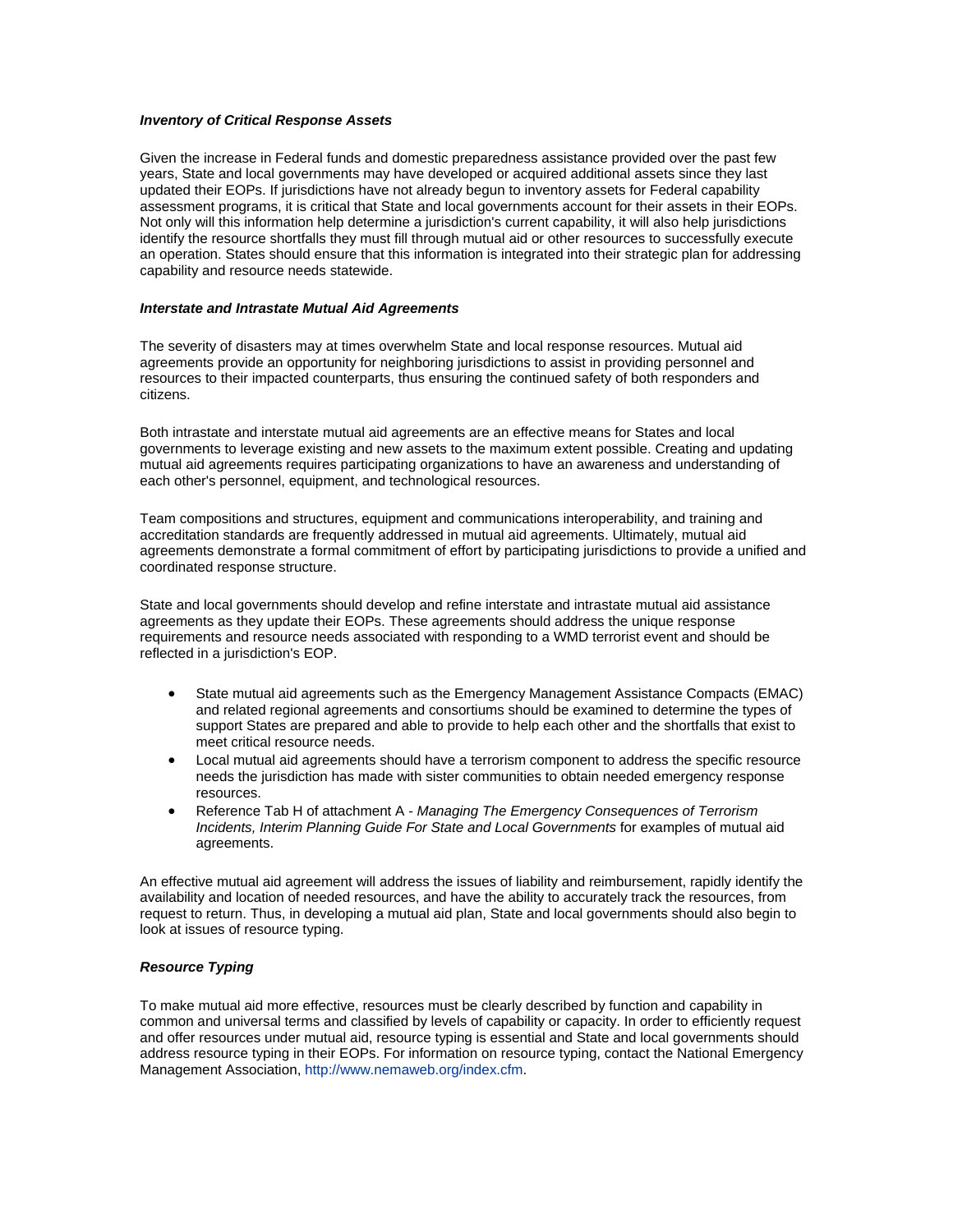The following teams are resources that have been typed or are in the process of being typed. These teams are good examples of how to type resources and are available for State and Federal response operations:

- **[Weapons of Mass Destruction-Civil Support Team \(WMD-CST\)](http://www.fema.gov/cgi-shl/goodbye.pl?url=http://www.ngb.dtic.mil/downloads/fact_sheets/wmd.shtml)** A Weapons of Mass Destruction -Civil Support Team (WMD-CST) is a team that supports civil authorities at a domestic chemical, biological, radiological, nuclear or high-yield explosive (CBRNE) incident site by identifying CBRNE agents/substances, assessing current and projected consequences, advising on response measures, and assisting with appropriate requests for State support. The National Guard Bureau fosters the development of WMD-CSTs.
- **[Disaster Medical Assistance Team \(DMAT\)](http://www.fema.gov/cgi-shl/goodbye.pl?url=http://ndms.dhhs.gov/NDMS/About_Teams/about_teams.html)** A Disaster Medical Assistance Team (DMAT) is a group of professional and paraprofessional medical personnel (supported by a cadre of logistical and administrative staff) designed to provide emergency medical care during a disaster or other event. The National Disaster Medical System (NDMS), through the U.S. Public Health Service [\(P](http://www.fema.gov/cgi-shl/goodbye.pl?url=http://ndms.dhhs.gov/NDMS/About_Teams/about_teams.html)HS), fosters the development of DMATs.
- **[Disaster Mortuary Operational Response Team \(DMORT\)](http://www.fema.gov/cgi-shl/goodbye.pl?url=http://ndms.dhhs.gov/NDMS/About_Teams/about_teams.html)** A Disaster Mortuary Operational Response Team (DMORT) works under the guidance of local authorities by providing technical assistance and personnel to recover, identify, and process deceased victims. DMORTs are composed of private citizens, each with a particular field of expertise, who are activated in the event of a disaster. The National Disaster Medical System (NDMS), through the U.S. Public Health Service (PHS), and the National Association for Search and Rescue (NASAR) fosters the development of DMORTs.
- **[National Medical Response Team-Weapons of Mass Destruction \(NMRT-WMD\)](http://ndms.dhhs.gov/CT_Program/NMRTs/nmrts.html)** The National Medical Response Teams - Weapons of Mass Destruction, also known as the NMRT-WMD, is a specialized response force designed to provide medical care following nuclear, biological, and/or chemical incident. This unit is capable of providing mass casualty decontamination; medical triage; and primary and secondary medical care to stabilize victims for transportation to tertiary care facilities in a hazardous material environment. There are four NMRTs-WMD geographically dispersed throughout the United States. The National Disaster Medical System (NDMS), through the U.S. Public Health Service (PHS), fosters the development of NMRTs.
- **[Urban Search and Rescue Task Force \(US&R\)](http://www.fema.gov/usr/usrdocs.shtm)** An Urban Search and Rescue Task Force (US&R) is a highly trained team for search-and-rescue operations in damaged or collapsed structures, hazardous materials evaluations, and stabilization of damaged structures and can provide emergency medical care to the injured. US&R is a partnership between local fire departments, law enforcement agencies, federal and local governmental agencies and private companies. FEMA fosters the development of US&R Task Forces.
- **[Incident Management Team \(IMT\)](http://www.fema.gov/cgi-shl/goodbye.pl?url=http://www.fs.fed.us/fire/fire_new/index.html%20)** An Incident Management Team (IMT) is a team of highly trained, experienced individuals who are organized to manage large and/or complex incidents. They provide full logistical support for receiving and distribution centers. Each IMT is hosted and managed by one of the United States Forest Service's Geographic Area Coordination Centers.

#### *Resource Standards*

Resource standards are an integral piece of preparedness planning efforts and should be incorporated into every jurisdiction's EOP. Standards provide State and local emergency management and first responder organizations with a baseline capability that should be achieved to respond to natural and man-made emergencies. They also allow for consistency among response elements within a given jurisdiction and across jurisdictions as well. Numerous commissions, the Bush Administration, Congress, and State and local associations have reinforced the crucial requirement for these standards and their respective complementary guidelines. National standards for emergency management will allow for the successful integration of Federal, State, and local resources in the emergency response process, promoting the seamless interface of existing critical incident management systems.

Examples of these resource standards include the following: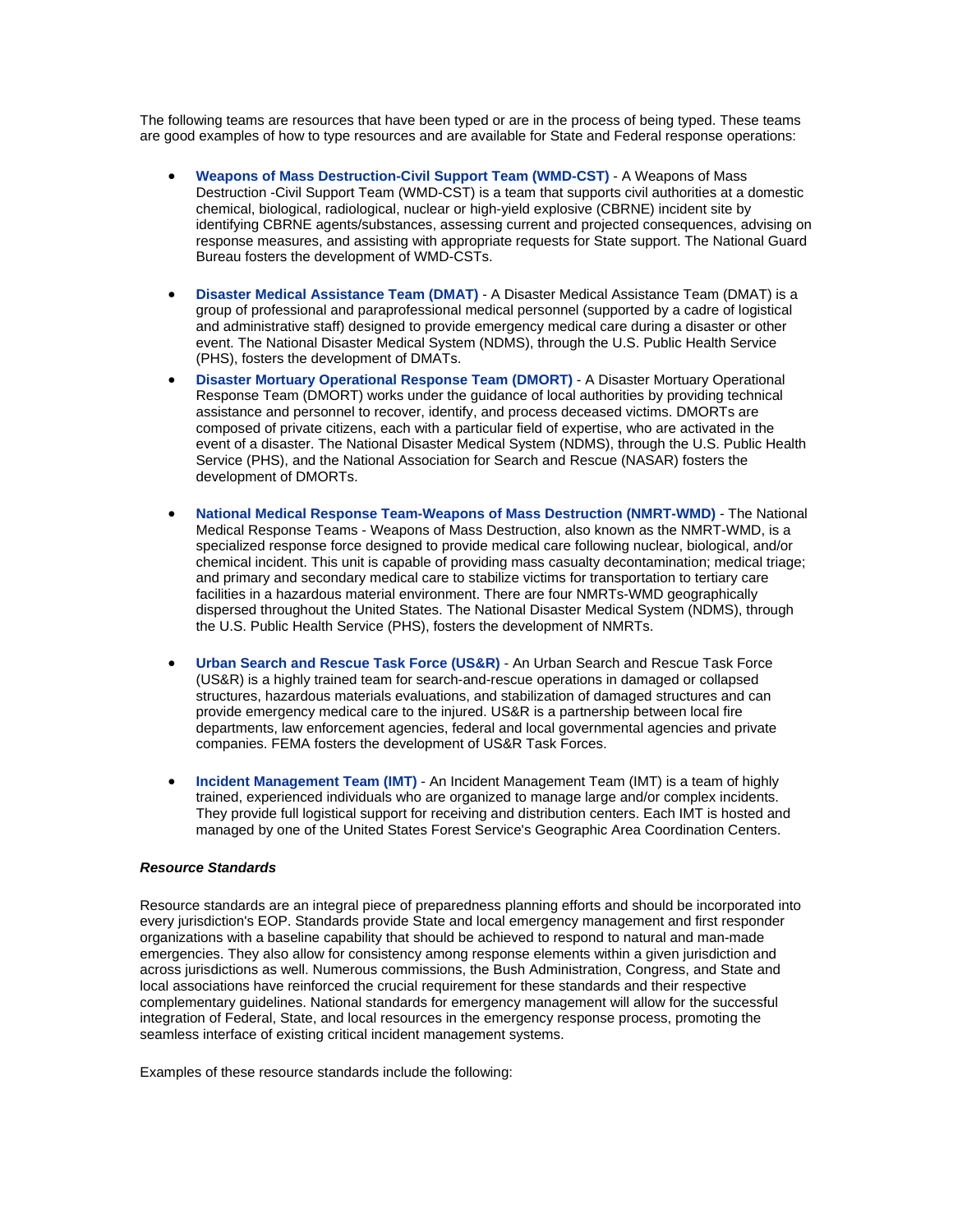- **[Incident Command System](http://training.fema.gov/EMIWeb/is195.htm)** The Incident Command System (ICS), a national tool for command, control, and coordination of emergency response, provides a means to coordinate the efforts of Federal, State, and local agencies in stabilizing an incident while protecting life and property. Currently the standard emergency response system for numerous States, ICS has been adopted and endorsed by numerous Federal agencies and organizations.
- **[OSHA 1910.120 Q](http://www.osha.gov/pls/oshaweb/owadisp.show_document?p_table=STANDARDS&p_id=9765&p_text_version=FALSE)** The Occupational Safety and Health Administration specifies procedures for handling emergency response in OSHA 1910.120, Hazardous Waste Operations and Emergency Response, paragraph Q. It includes the minimum requirements for inclusion in an emergency response plan, the use of ICS, and training.
- **[NFPA](http://www.fema.gov/cgi-shl/goodbye.pl?url=http://www.nfpa.org/Codes/index.asp)** The National Fire Protection Association (NFPA) has developed over 300 consensus codes and standards that address planning, exercises, training, and equipment acquisition. NFPA 1600 was used as the foundation for development of the EMAP standard.

### *Continuity of Operations (COOP)/Continuity of Government (COG)*

State and local governments should consider developing or updating contingency plans for the continuity of operations (COOP) of vital government functions. Jurisdictions must be prepared to continue their minimum essential functions throughout the spectrum of possible threats from natural disasters through acts of terrorism. COOP planning facilitates the performance of State and local government and services during an emergency that may disrupt normal operations.

COOP planning goals should include an all-hazards approach, the identification of alternate facilities, the ability to operate within 12 hours of activation, as well as sustain operations for up to 30 days. Elements of a viable COOP capability include: <sup>2</sup>

- Line of succession
- Delegation of authorities
- Alternate facilities
- Safekeeping vital records
- Administration and logistics
- Operating procedures
- Personnel issues
- **Security**
- **Communications**
- Exercises and training

<sup>2</sup> FEMA's Office of National Security

For more information on COOP, go to:

- **Recent Presidential Decision Directives on COOP:** PDD-39, Counter-terrorism PDD-62, Unconventional threats PDD-63, Critical Infrastructure Protection [PDD-67, Enduring Constitutional Government and Continuity of Government Operations](http://www.fema.gov/cgi-shl/goodbye.pl?url=http://www.fas.org/irp/offdocs/pdd/pdd-67.htm)
- **Recent Federal Preparedness Circulars:** [FPC-65, Federal Executive Branch Continuity of Operations \(COOP\)](http://www.fema.gov/cgi-shl/goodbye.pl?url=http://www.fas.org/irp/offdocs/pdd/fpc-65.htm) [FPC-66, Test, Training and Exercise Program for Continuity of Operations \(COOP\)](http://www.fema.gov/pdf/library/fpc66.pdf) -- 72 KB [FPC-67, Acquisition of Alternate Facilities for Continuity](http://www.fema.gov/pdf/library/fpc67.pdf) of Operations (COOP) -- 74 KB

State and local governments should also consider developing or updating contingency plans for the continuity of State and local government/services (COG). COG planning ensures continued line of governmental authority and responsibility. For more information on COG, go to: